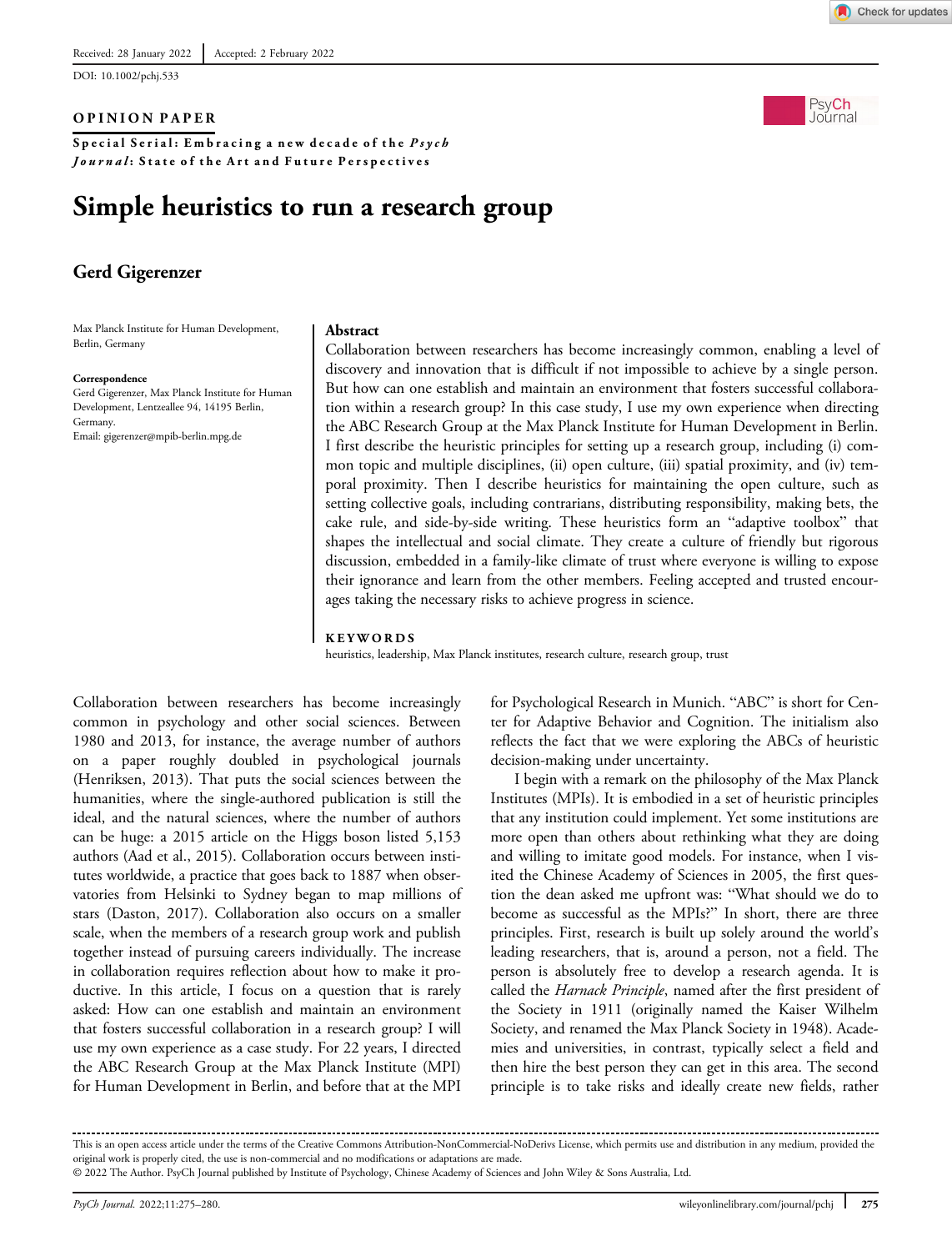than merely excelling in the existing fields. If a research group succeeds in creating a new field that eventually becomes established worldwide, the research group has done its job and may be closed down. The idea is not to invest in what is established and what everyone else is doing, but rather to stay at the forefront of innovation and invest resources in risky new projects. To enable such risk-taking, MPI directors are provided with the necessary resources until they retire, which makes them independent from short-term grants. This long-term funding reflects an unusual amount of trust in the directors, compared with the widespread system of distrust that invites playing it safe. Third, because new ideas do not respect the borders of established disciplines, a premium is placed on interdisciplinary research. To facilitate it, the directors are free to select the research staff, agenda, and composition of the group.

These three principles—the focus on eminent researchers rather than established fields, guaranteed funding to encourage risk-taking, and an interdisciplinary approach—are the pillars of the MPIs' success. They enable innovation, but do not specify the details of running a research group. Given the amount of trust directors enjoy, they can take the time and effort to develop a healthy working culture or not, and use their freedom in different ways. Therefore, what follows should not be generalized to how other directors or institutes have set up their research groups. I will explain how I did it: How I set up the research group and how the group maintained its open culture over the years with a fluctuating set of members.

# HOW TO START A RESEARCH GROUP

When offered the MPI directorship, I was teaching at the University of Chicago. The offer allowed me to create an initial group of about 20 members at the level of associate and assistant professors, postdocs and predocs, and IT and support staff. The topic I chose was decision-making under uncertainty, a largely uncharted territory given that most psychological, statistical, and economic theories try to reduce all uncertainty to calculable risk. The research program took up Herbert A. Simon's widely neglected question: How do people make decisions when the future is uncertain and the assumptions necessary for expected utility maximization or Bayesian models do not hold? Moreover, it extended this descriptive question to a new, prescriptive one that had not been asked before: How should decisions be made under uncertainty? This led to many further exciting questions, such as: In which situations can smart heuristics lead to more accurate decisions than complex strategies? How can the findings be implemented to help doctors, judges, and other experts make better decisions under uncertainty? And, finally, how can heuristics be implemented to create better AI?

## Principle 1: Common topic, multiple disciplines

There are two ways to do science. One is *discipline-oriented* research, where researchers identify with a discipline or

subdiscipline and work on various topics within its conventions. I have seen this in quite a few psychology departments, and in other social science departments as well, where subdepartments rarely collaborate with others, let alone interact with other disciplines, even if these are relevant. The other is problem-oriented research, where researchers identify with a problem and work on it with colleagues, theories, and methods from various disciplines. Problem-oriented research is more common in the natural sciences, where large numbers of people with diverse backgrounds work together. Whereas discipline-oriented research is a closed system, in problem-oriented research, other disciplines are welcomed as a toolbox containing further useful tools to make progress. Here, the challenge is greater but so is the satisfaction.

As noted before, most interesting topics do not respect the fences that have been set up to demark the territory of a discipline and keep strangers out. Decision making under uncertainty is no exception. Progress requires cooperation between researchers from various disciplines. The initial ABC Research Group consisted of researchers from cognitive and evolutionary psychology, behavioral economics, empirical sociology, mathematics, engineering, and computer science. Over the years, we also hired anthropologists, animal biologists, neuroscientists, machine learning researchers, historians of science, philosophers, and medical researchers. Heterogeneity enables studying a topic from multiple perspectives and exploring what is known in fields that rarely seek contact with others.

Hiring researchers from different disciplines, however, is not enough. I have visited research centers that had the qualifier "interdisciplinary" in their name but not in their spirit. The psychologists huddled together, pursued their own topics, and published in psychology journals, while the economists stuck with other members of their tribe and published in economics journals. I worried that this state of separation could also happen to our group. The first countermeasure was to establish a common topic. The second was to establish the rule that each researcher must collaborate (and publish) with at least one person from another field. Otherwise, there is not much point in employing researchers from different fields.

Yet there remains a potential problem. Engaging in interdisciplinary research means taking a risk regarding one's career, given the disappointing state of estrangement and ignorance between many fields. If a young economist publishes in premier psychological journals, that may not count much when applying for a position in an economics department. Similarly, a psychologist who succeeds in publishing in a premier medical journal may be treated as an outsider by other psychologists. I warned all new researchers of the risk they were taking when joining the group. But I was proven wrong. I cannot recall a single case where someone did not find a good position because of departmental tunnel vision.

Finally, there is another obstacle. The principle of taking high risks implies that a number of projects will fail; otherwise they would not be so risky. That creates a problem for young researchers who need publications on their CVs to succeed in academia. My advice was to work on two projects, a high-risk project that enables true innovation and a low-risk one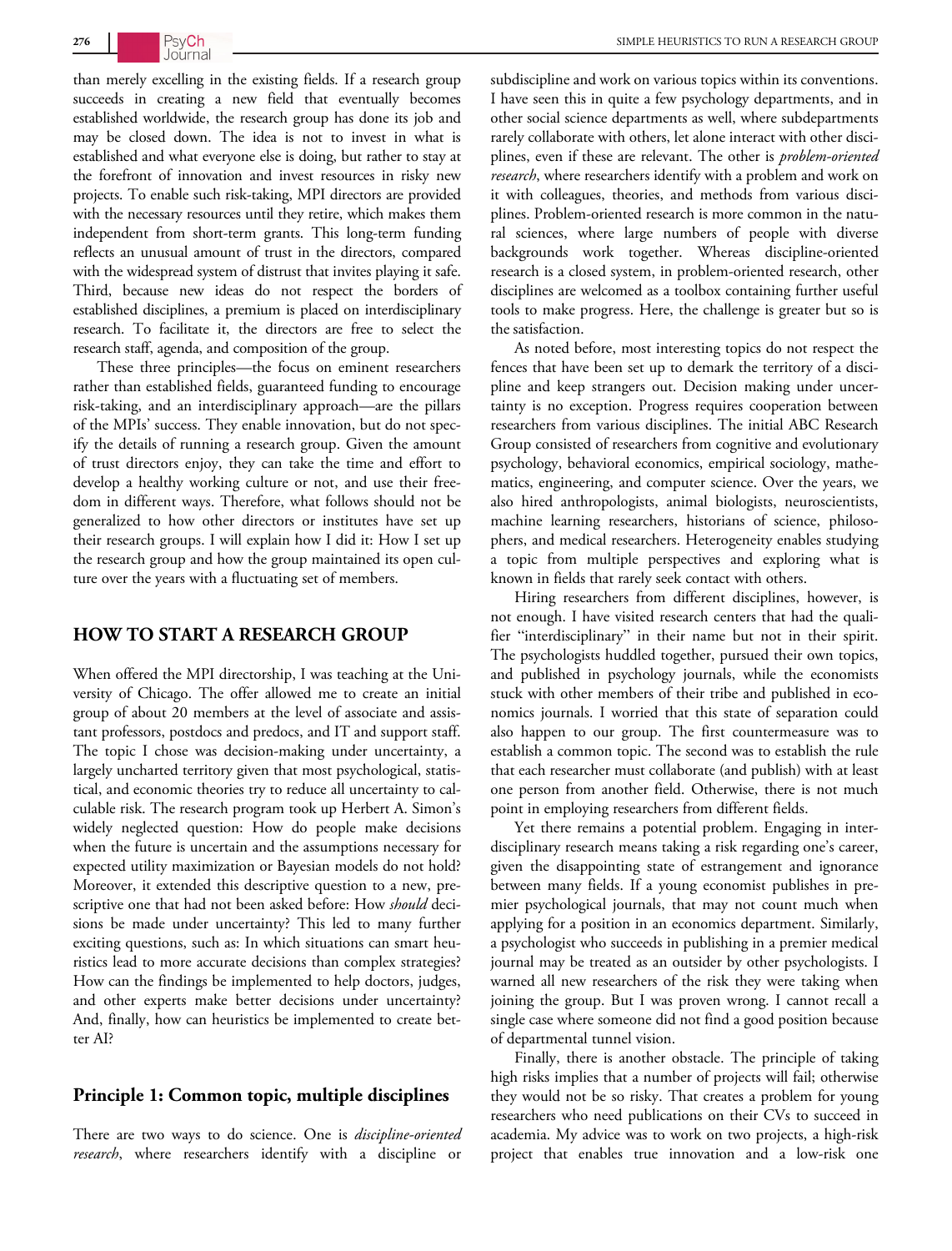consisting of excellent but standard research, which provides a safety net if the high-risk project does not pan out.

#### Principle 2: Create an open culture

My greatest fear was that, as a director, I would end up intellectually isolated at the top of a hierarchy. Nobody would dare to criticize my ideas openly. To make sure that did not happen, I asked three of my best American graduate students at the University of Chicago and two of my former German postdocs—all of whom I knew would not hesitate to debate my thoughts if they spotted a flaw—whether they would be willing to take a risk and embark with me into the unknown. They all agreed. These young researchers set the example of an open culture for the rest of the group, a culture of intense, critical, but respectful and fact-oriented discussion.

Yet that was not what other researchers were used to. Some newcomers were frightened by the passionate discussions, mistaking them for aggressiveness, until they realized that the critique was directed at ideas, not persons. And that a culture open to dissent is actually a "bodyguard" that protects everyone from running into harsh criticism outside the safe environment of the group. To further this protection, we installed the rule that members preparing a talk for a conference or a job opening first had the opportunity to give their talk to the group (We also had regular weekly talks that all group members were required to give in turn.) Coming to everyone's practice talk is a time-consuming service but also an opportunity for the listeners to learn how to improve their own talks. The combination of an open culture, a common topic, and interdisciplinarity creates the space for a sparkling intellectual atmosphere.

# Principle 3: Spatial proximity

An open culture can work only if everyone feels accepted and trusts the others. Trust is facilitated by an environment that makes it natural for people to meet. The key features are:

- Everyone on the same floor. In my experience, a group that is spread over different floors interacts half as much than when located on the same floor. If the members work in different buildings, the loss is even greater.
- Open doors. These set a sign that visitors are welcome and opens up the space.
- Tea and coffee at  $4 \, pm$  every day. That may appear to be wasted time, but is not. When researchers chat over personal things, that helps create trust, and when they discuss research, that helps increase the flow of information. It also provides a relaxed situation in which people can educate others on the basics of their own discipline. To make this work, the director should not demand participation, but simply set a model by showing up regularly. There was also

an element of suspense attached to the tea and coffee hour, as everyone was eager to find out whether cake would be served that day—the cake rule is described below.

## Principle 4: Temporal proximity

One problem I had encountered in other research groups was that the first people who joined the group tended to look down on or even patronize those who came later as if these were their younger siblings. To avoid such a "birth order problem," I made sure that all members of the initial group started on the same day. That created a level playing field from the beginning. The downside of this rule is that the administration can be overwhelmed for a short time by the simultaneous appearance of so many new people. But arriving at the same time and figuring out together how things work in an unfamiliar environment fosters bonding.

# HOW TO MAINTAIN THE CULTURE

Once an open culture is established, a new challenge emerges: How can one maintain the culture in the ever-changing composition of a research group? Postdocs and graduate students typically leave after 3 or 4 years, while researchers may stay longer, for 5 to 10 years. In addition, research groups tend to grow if successful. In the ABC Research Group, more than 150 predocs, postdocs, researchers, senior researchers, and guests participated over the years. For me, the struggle was finding a balance between giving direction and not directing too much. With too little direction, the group loses sight of the common topic; with too much direction, I would become oblivious to new ideas the group developed. I had no experience with running such a large group, but did have experience in running a band before I entered academia. So, I decided to run the group as a jam session, not as a conductor that directs from a podium.

#### Set collective goals

A collective goal requires the collaboration of many researchers; it cannot be achieved by a single person. In the case of our group, the first goal was to write a book together that laid out the research program and the first results. We wrote Simple Heuristics That Make Us Smart (Gigerenzer et al., 1999) in the first 3 years of the group's existence. The unique feature of Simple Heuristics was its intense collaborative nature, written by an enthusiastic, highly motivated, and efficient group of 18 researchers. Everyone knew everyone's else research. Each chapter had between two and five authors, but most authors had their hands (and writing) in many other chapters. In numerous meetings and retreats and over games of ping-pong, we collectively went through each sentence of the book.

The next collective goals were two follow-up books, Ecological Rationality: Intelligence in the World (Todd et al., 2012),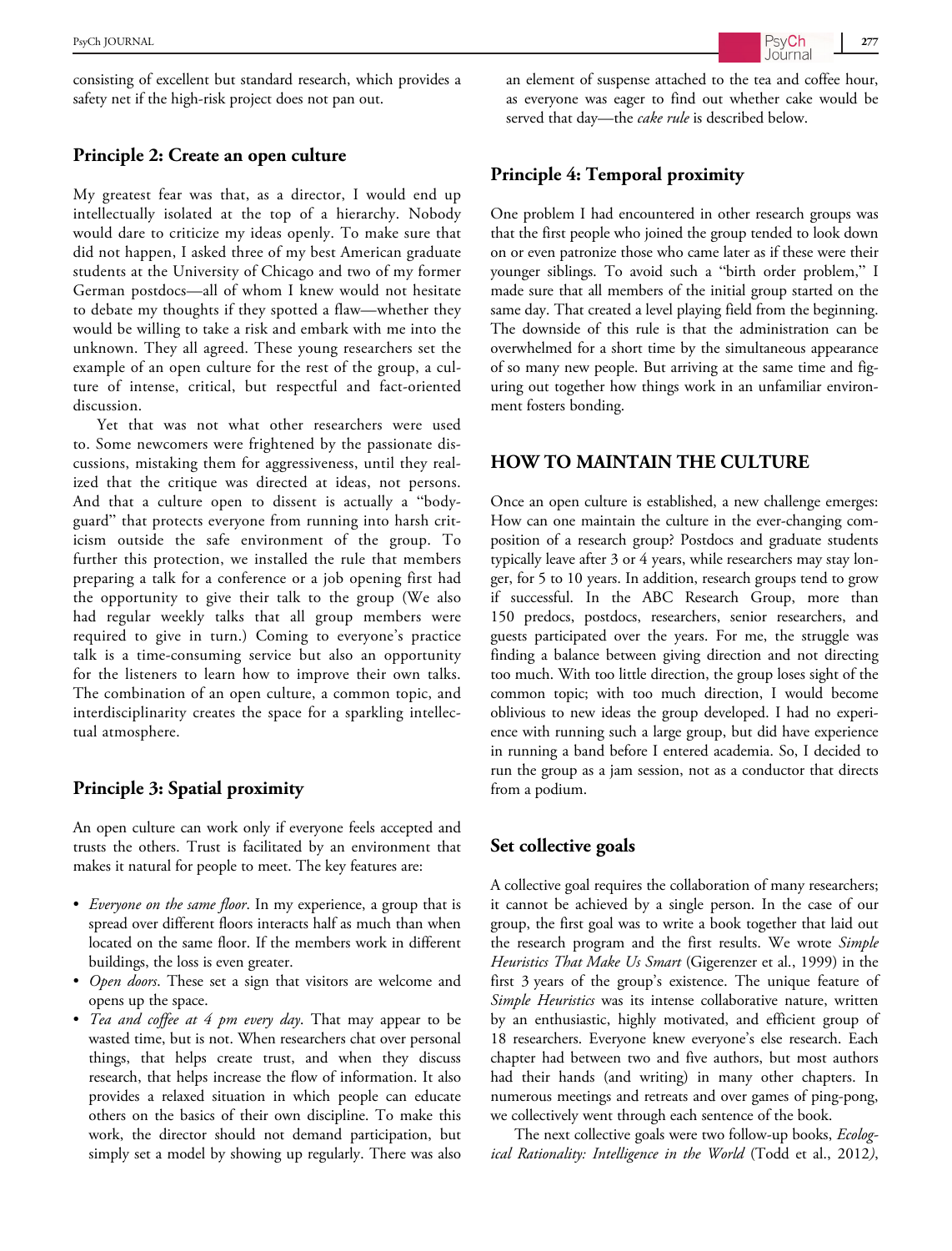and Simple Heuristics in a Social World (Hertwig et al., 2013). Each was authored by two of us along with the entire research group. This emphasized the collaborative nature of these books but posed a challenge for librarians, as it generated a new genre of books. Previously, only edited books had individually authored chapters, but here there were no editors, and the entire ABC Research Group was named as collective coauthor of the book.

While trying to complete these two follow-up books, we ran into a problem. Many of the original team of authors had left to take up professorships around the world, so spatial proximity was no longer a possibility for everyone. These books had to be written without the advantage of everyone being on the same floor, open doors, and daily tea and coffee together. We tried to counteract this physical separation by inviting coauthors abroad to join us in retreats, such as at the beautiful Ringberg Castle in Bavaria, owned by the Max Planck Society, where we could discuss research face-to-face. Nevertheless, these books took much longer to complete than Simple Heuristics.

We also set goals about publishing articles, but in terms of quality rather than quantity. One marker of quality are the premier journals in a field. For instance, we aimed to publish one paper a year in the Psychological Review. Indeed, we published 20 papers in the journal over the first 20 years of the group's existence, which turned out to be more than any psychological department worldwide in terms of papers per capita. At the same time, we published in the top journals of medicine, management, philosophy, and other fields, as well as in prestigious interdisciplinary journals, such as *Science*.

Some university departments pay researchers a cash bonus for publishing in a top journal or pay a sum that increases with the impact factor of the journal. This economic view of research is a matter of taste; it replaces scientific curiosity with monetary calculation and encourages individualistic competition and a focus on metrics. In our research group, we introduced the *cake rule* that takes the opposite approach: If a paper is accepted or published, the first author brings cake for the entire group. That rule respects the fact that most ideas have been inspired by the entire group, over tea and coffee or in other discussions. It violates the theory of economic incentives because the author does not get the reinforcement but instead rewards everyone else. Nevertheless, the cake rule worked well and increased our publication record.

# How to deal with growth

Successful research groups tend to increase magically, by attracting guest researchers and visitors. And unexpected events happen. In the case of our group, the London investment banker David Harding was taken by a book I had written, Reckoning With Risk (US title: Calculated Risk, 2002), and gave us a large private donation that enabled us to found the Harding Center for Risk Literacy, which focuses on risk communication in health and beyond. The second unexpected fact was that many of the researchers who had left for a professorship at a university or a job in a tech company kept coming back home to their "family" for days or weeks. As a result, the group grew to about 35 members plus a dozen student assistants and about 10 IT and support staff, not counting the guest researchers and homecoming members. The floor became overly crowded, which required new heuristics to deal with growth.

- *Maintain Spatial Proximity*. When we ran out of space, the architect proposed constructing a new building for the newcomers. I vetoed the proposal because that would have split the group. Instead, we extended our existing building horizontally, so that everyone could still be on the same floor.
- Avoid Temporal Proximity. The culture of a research group is handed on to newcomers by explicit rules but, equally important, by implicit learning, through imitation of how things are done. In that way, the open culture lives on even if none of the initial group is still present. This implicit learning process would end abruptly if all or most members were to leave at the same time and be replaced by new people. An entire working culture would be lost. A good rule is to never hire more people at one point in time than there are old members. Temporal proximity—starting all members of the group at the same point in time—is ideal for setting up a new group, but fatal later on. Only if the existing group was no longer operating well would it be a smart strategy.
- *Introduce a Tutorial System*. In a small group, members learn by doing, and more spontaneity is possible, such as announcing a spontaneous talk in order to present a new discovery or asking for advice on an issue. The larger the group, the more structural measures it requires to support the learning process. In our group, these measures included a schedule of talks where each member presented the current research at regular intervals, a 1-year course for newcomers that covered Simple Heuristics and other classics, a 4-day retreat for the entire group every year, and an annual Summer Institute for Bounded Rationality.
- Side-by-side writing. Most young researchers who entered our group had never learned how to write an article. One of the key heuristics we introduced to fill this void was that a more experienced researcher sat side-by-side with a younger one in front of the computer screen. They discussed the design of the article together, as well as the wording of every sentence. Useful questions include: What do we really want to say with this sentence? Do we need this sentence at all? Do we need all the words in it? Did we define the concepts, and are we using different words for the same concept? Sideby-side writing also benefits experienced researchers. It is simultaneous and interactive, and many new ideas can emerge from it. Creativity happens less often if one researcher writes a draft alone, sends it to a coauthor who then revises it alone, and so on. Side-by-side writing is a much more enjoyable and profitable process.
- Exploit Cultural Diversity. A benefit of growth is that it allows for more cultural diversity. It adds to the disciplinary diversity of a research group, but in a different way. Being in close contact with researchers from other countries facilitates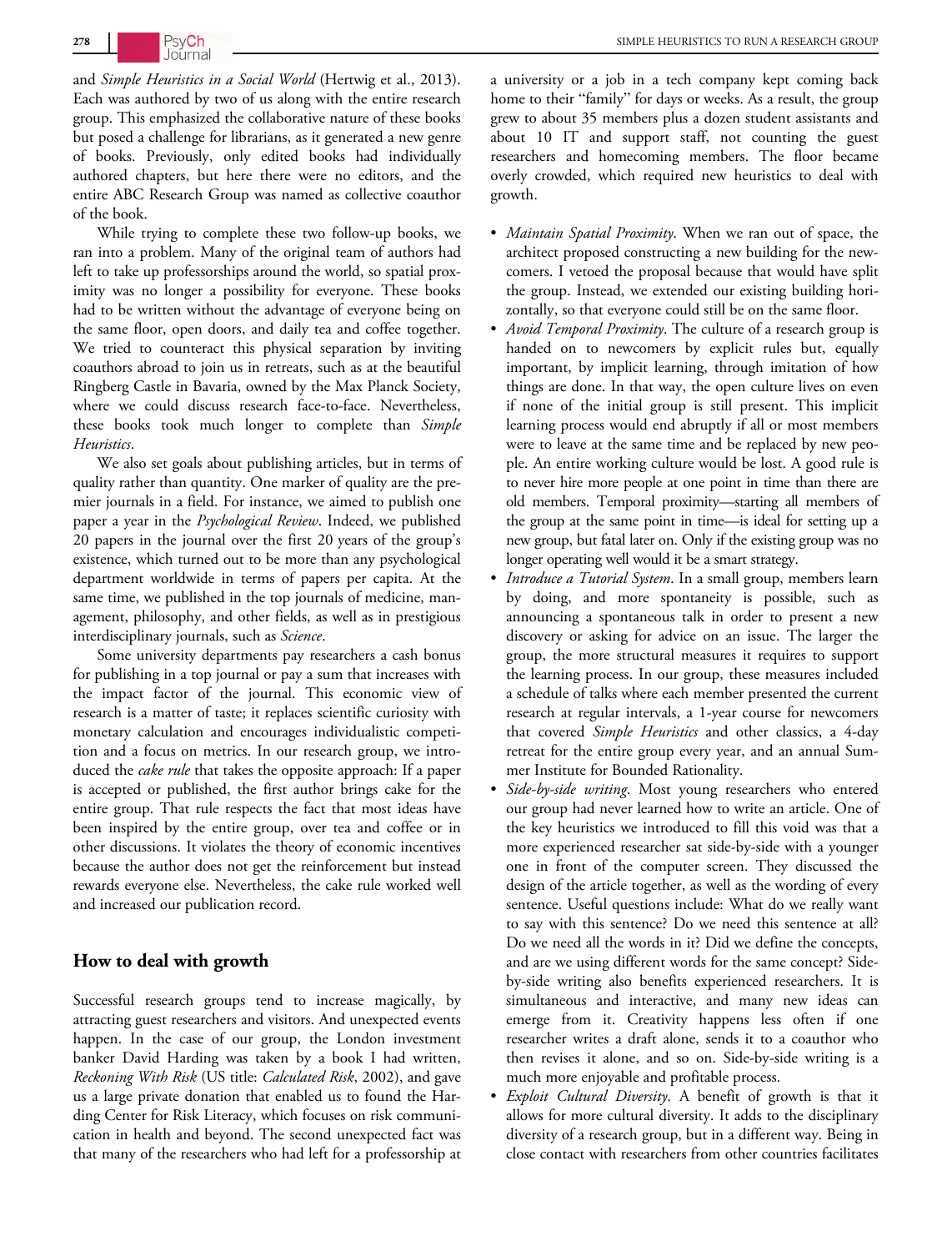the insight that one's own views about work, life, and science are not carved into stone, but a matter of one's cultural upbringing. Thus, they can be changed. Most important, experiencing the cultural contingency directly—in what others fear, what risks they take, and how they make (or avoid) decisions—helps develop a critical view about theories that assume a universal being, from Homo economicus to Western, educated, industrialized, rich, and democratic (WEIRD) societies, which comprise only about 12% of the world's population. Sharing space, cake, and an open culture enabled the group members to become good friends who helped each other in research and non-research activities and, even after leaving the group, maintained contact and collaboration across continents.

Growth provides benefits but also problems. I will never forget the day when I realized that I could no longer precisely describe what every predoc and postdoc in the group was working on. For me, that illuminating moment was one of extreme discomfort. The lesson is: let the group grow, but not by too much and not too fast.

# Distribute responsibility

Collective research requires not only an intellectually open culture but also a group spirit, that is, an identification with a group's culture. Identification is facilitated when each member takes on a task that serves the entire group. That is why we distributed the tasks of running the group so that everyone was allocated one for which they alone were responsible, including the power to make related decisions. These tasks ranged from organizing and running the talks, retreats, the summer institute, and the tutorial system for newcomers to purchasing tea and coffee. Distributing tasks so that everyone has full responsibility in one area ensures that no one remains simply a passive member, and it enhances transparency. Everyone knows whom to congratulate or blame—all decisions are made within the group. Responsibility can thus be distributed in the form of a division of labor, but also by means of collective decisions, as in hiring.

To maintain the sparkling intellectual spirit in a research group, carefully selecting and hiring new members is important. In many institutions, the director makes the decision, based on a preselected set of candidates that someone else selected. That may lead to sensible choices, but the group is left out and does not share any responsibility. At the other extreme, letting every member vote and using the majority rule would install shared responsibility but introduce a quality problem because beginners may not be aware of what qualities more senior positions require. To avoid this drawback, we introduced a majority rule system with equal votes for those who were at least at the same level in the academic hierarchy as the advertised positions. That is, when hiring predocs, everyone in the group has a vote; when hiring postdocs, everyone except the predocs vote; and when hiring researchers, only the other researchers vote. At the same time, all can participate in the

discussion before the votes are taken. In this way, everyone is included and held accountable, shares responsibility, and is motivated to engage actively in the hiring process. The downside is that I was outvoted from time to time, but that is the price for distributed responsibility.

To make the hiring process transparent not only to the group about also to the applicants, an unusual rule is to invite applicants to be present during all job talks. In our group, these typically lasted over 1 or 2 days, and we hired more than one person. The applicants were surprised to be invited to stay with us and listen to the other job talks. That openness makes the hiring process more transparent and provides a unique opportunity for applicants to learn from the other applicants—and for us to see how they interact with competitors.

For support staff, the procedure was similar. When we hired a new office assistant, the other assistants had the freedom to read all applications and select five to 10 candidates for an interview. To the applicants' surprise, they were exclusively interviewed by their potential future colleagues, who also gave them practical tests. It is only rational to rely on the office assistants' judgment; they know better than I or the other researchers who is competent, they want someone whose chemistry fits with theirs and the group, and they certainly do not want someone who would do less work than they do. Only after the number of final candidates had been reduced to two or three final candidates did I enter the picture and make the choice. That relieved the office staff from responsibility if something went wrong. Once, at the insistence of some researchers who were impressed by an applicant's academic record, I violated this procedure and hired their preferred candidate rather than the one preferred by the office staff. It turned out to be a poor decision.

#### Secure open culture

An open culture of intense but respectful and fact-oriented discussion is an asset that needs be secured. We introduced measures to protect this culture.

- Be sure to include a contrarian. Every research group can benefit from (at least) one contrarian, that is, a person who dares to question the group's and the director's wisdom, plays devil's advocate, insists on evidence, and questions what others take for granted. Such a person is sometimes frustrating but actually provides a great service by protecting the group from falling prey to groupthink. For that reason, when selecting new group members, we preferred those who found some fault or disagreement with our research findings in their application letter, rather than those who politely praised our research. Moreover, if external scholars had a strong disagreement with the group, we flew them in for a visit to discuss the issue in person.
- Make bets. Arguments and disagreements often lead to people going on and on and repeating what they have already said. An efficient heuristic is to stop this process early and offer the other side a bet. That forces both sides to state their